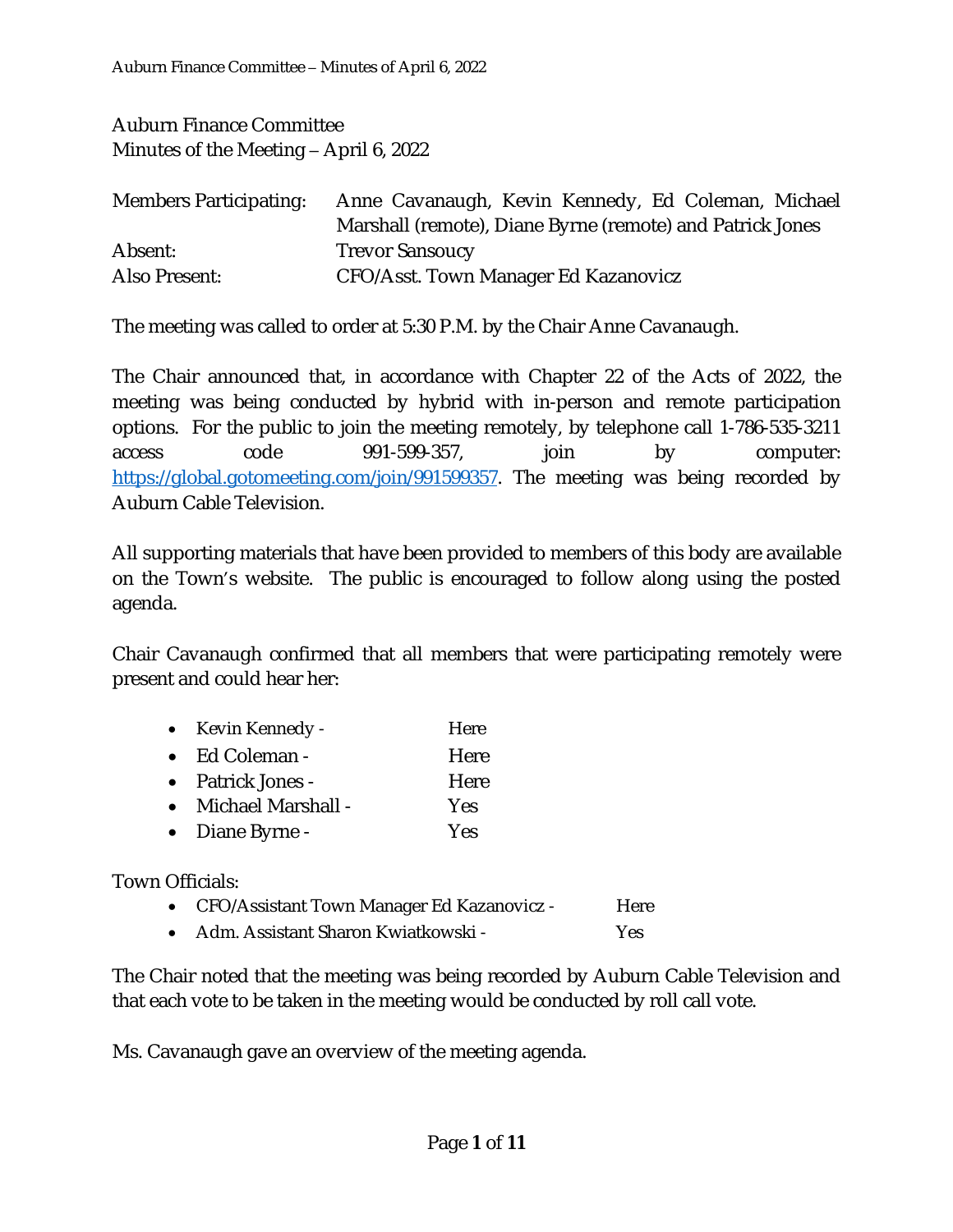School Business Manager Cecelia Wirzbicki was present and explained and discussed Articles 12-26 on the May 3, 2022 Annual Town Meeting Warrant submitted by the Auburn School Committee.

The Finance Committee voted recommendations on the warrant articles.

Article 12. Appropriates \$100,000.00 from Medicaid Receipts within the General Fund Revenues to the Auburn School Department Operating Budget for FY2023.

Article 13. Appropriates the interest earned, \$14,256.49, by the Auburn High School Gymnasium Health and Recreational Trust Fund to offset School Dept. costs at Auburn High School in support of community health and recreational activities at Auburn High School gymnasium and related facilities and equipment.

Article 14. Appropriates a sum of money from McKinney-Vento Receipts within the General Fund Revenues to the Auburn School Department Operating Budget for FY2023

to fund transportation for students to and from school who have become homeless during

the fiscal year.

Article 15. Appropriates a sum of money from Foster Care Transportation Receipts within the General Fund Revenues to the Auburn School Department Operating Budget for FY2023, for transportation costs to students to and from school, who are residing in Foster Care placements during the Fiscal Year.

The Finance Committee voted to take standard School Department Articles 12-15 together (Motion made by Mr. Kennedy; motion seconded by Mr. Jones) roll call vote: Mr. Kennedy, Yes; Mr. Coleman, Yes; Mr. Jones, Yes; Mr. Marshall, Yes; Ms. Byrne, Yes; Ms. Cavanaugh, Yes – passed 6 to 0

The Finance Committee voted to recommend approval of Articles 12 and 13 (Motion made by Mr. Kennedy; motion seconded by Mr. Coleman) roll call vote: Mr. Kennedy, Yes; Mr. Coleman, Yes; Mr. Jones, Yes; Mr. Marshall, Yes; Ms. Byrne, Yes; Ms. Cavanaugh, Yes – passed 6 to 0

The Finance Committee voted to take no position on Articles 14 and 15 because the funding amounts were unknown at this time and the Committee will make recommendations at the town meeting (Motion made by Mr. Kennedy; motion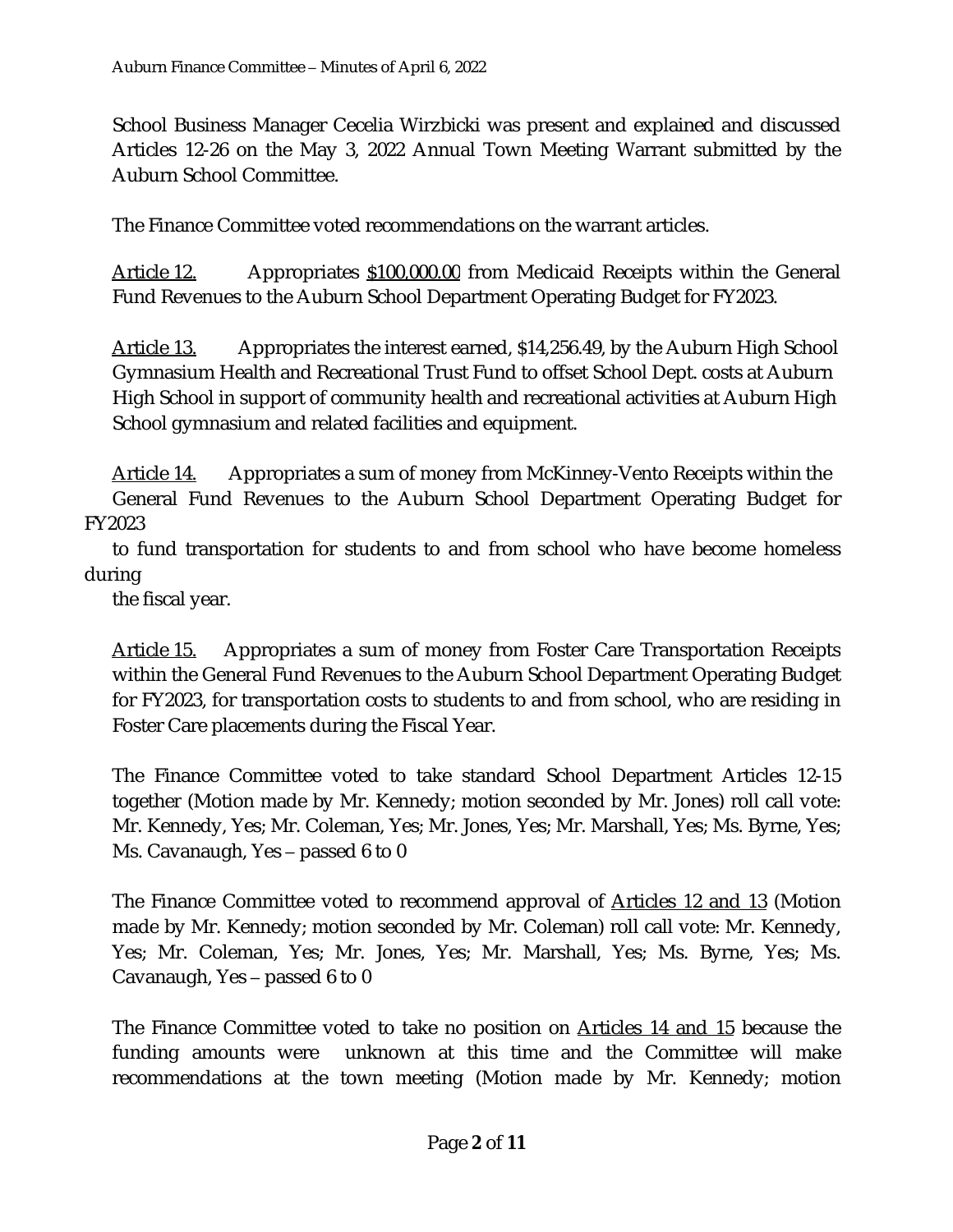seconded by Mr. Coleman) roll call vote: Mr. Kennedy, Yes; Mr. Coleman, Yes; Mr. Jones, Yes; Mr. Marshall, Yes; Ms. Byrne, Yes; Ms. Cavanaugh, Yes – passed 6 to 0

Article 16. Re-purposes CIP funds by amending Article A5 of the Fall Town Meeting 2019, Pakachoag Uni-Vents, as follows: Authorize the balance of \$4,647.30 to be used in combination with other CIP Funds approved at Fall Town Meeting 2020, Article #6, Pakachoag HVAC Improvements, in the amount of \$35,485.00, towards the emergency boiler replacement at Pakachoag School.

Article 17. Re-purposes CIP funds by amending Article A4 of the May 2017 Town Meeting, Building Rehab Pakachoag School as follows: Authorize \$33,000.00, which is a portion of the \$60,000.00 originally allocated for Pakachoag Uni-Vents, to be used in combination with other CIP funds approved at Fall Town Meeting 2020, Article #6, Pakachoag HVAC Improvements, in the amount of \$35,485.00 towards the emergency boiler replacement at Pakachoag School. This amendment would allow the remaining \$27,000.00 to be used for the Uni-Vents at Pakachoag.

The Finance Committee voted to take Articles 16 and 17 together (Motion made by Mr. Kennedy; motion seconded by Mr. Jones) roll call vote: Mr. Kennedy, Yes; Mr. Coleman, Yes; Mr. Jones, Yes; Mr. Marshall, Yes; Ms. Byrne, Yes; Ms. Cavanaugh, Yes – passed 6 to 0.

Cecelia Wirzbicki explained the emergency boiler replacement project at the Pakachoag School.

The Finance Committee voted to recommend approval of Articles 16 and 17 (Motion made by Mr. Kennedy; motion seconded by Mr. Jones) roll call vote: Mr. Kennedy, Yes; Mr. Coleman, Yes; Mr. Jones, Yes; Mr. Marshall, Yes; Ms. Byrne, Yes; Ms. Cavanaugh, Yes – passed 6 to 0.

Article 18. Amends the purpose of Article A18 of the May 2019 Town Meeting from Swanson Oil Tank Removal to Swanson Oil Tank Removal and Conversion to Propane Heating System.

Article 19. Amends the purpose of Article A19 of the May 2019 Town Meeting from Swanson Oil Tank Removal to Swanson Oil Tank Removal and Conversion to Propane Heating System.

Article 20. Amends the purpose of Article A4 of the May 2020 Town Meeting from Swanson Oil Tank Removal to Swanson Oil Tank Removal and Conversion to Propane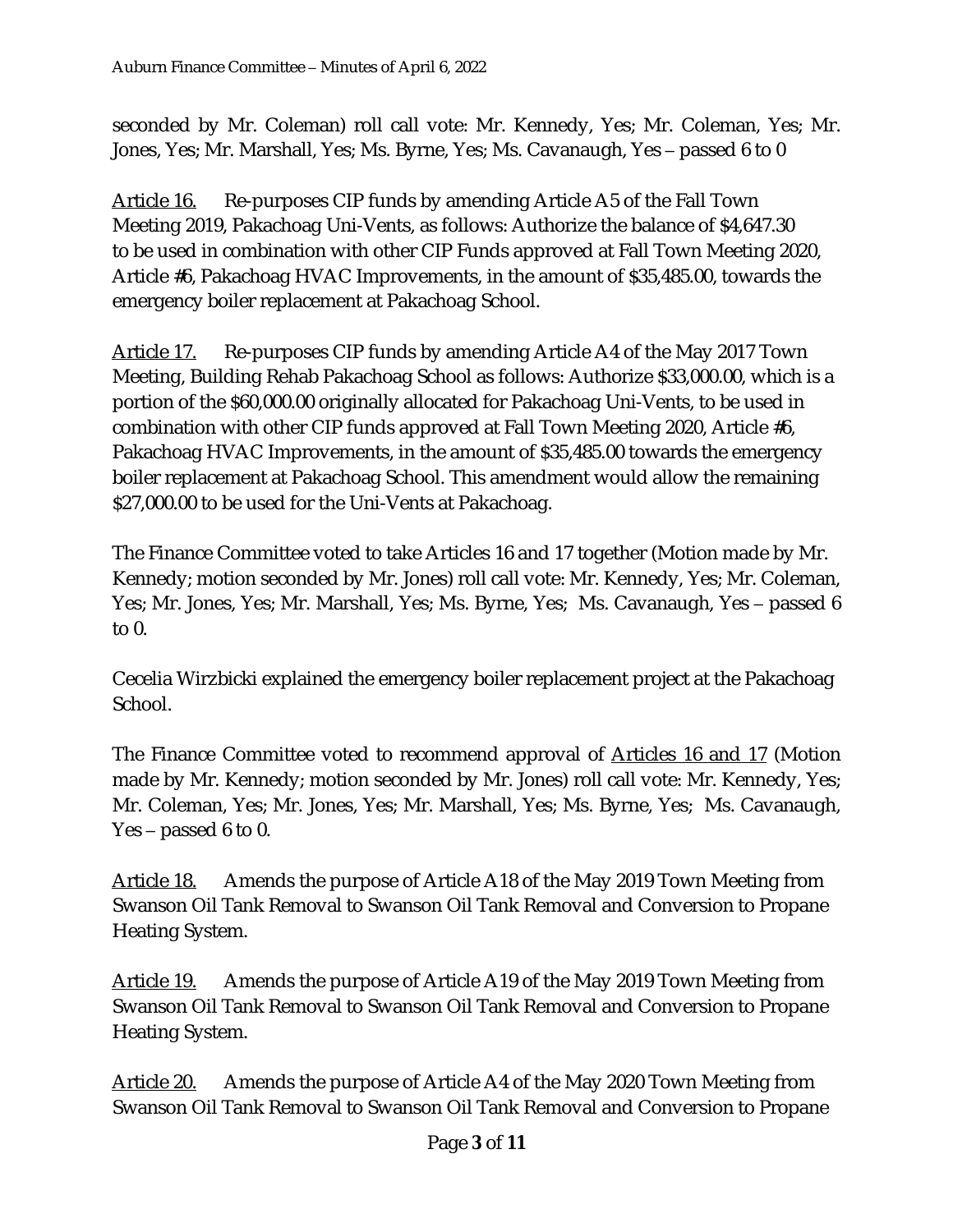Heating System.

Article 21. Amends the purpose of Article A17 of the May 2021 Town Meeting from Swanson Oil Tank Removal to Swanson Oil Tank Removal and Conversion to Propane Heating System.

Article 22. Amends the purpose of Article A4 of the May 2021 Town Meeting from Swanson Oil Tank Removal to Swanson Oil Tank Removal and Conversion to Propane Heating System.

Article 23. Re-Purposes CIP funds by amending Article A4 of the May 2017 Town Meeting, Building Rehab Swanson, as follows: Authorize the \$66,628.45 originally allocated for Window Replacement/HVAC to Auditorium, to be used for Swanson Oil Removal and Conversion to Propane Heating System.

Article 24. Re-Purposes CIP funds by amending Article A4, of the May 2018 Town Meeting, Building Rehab Central Admin as follows: Authorize the \$30,000.00 originally allocated for Storm Windows to be used for Swanson Oil Tank Removal and **Conversion** 

to Propane Heating System.

The Finance Committee voted to take Articles 18 to 24 together (Motion made by Mr. Jones; motion seconded by Mr. Coleman) roll call vote: Mr. Kennedy, Yes; Mr. Coleman, Yes; Mr. Jones, Yes; Mr. Marshall, Yes; Ms. Byrne, Yes; Ms. Cavanaugh, Yes – passed 6 to 0.

The School Business Manager explained the articles for the Swanson Oil Tank Removal and Conversion to Propane Heating System. She said that the total project cost was roughly \$372,000.00.

The Finance Committee voted to recommend approval of Articles 18 through 24 (Motion made by Mr. Kennedy; motion seconded by Mr. Jones) roll call vote: Mr. Kennedy, Yes; Mr. Coleman, Yes; Mr. Jones, Yes; Mr. Marshall, Yes; Ms. Byrne, Yes; Ms. Cavanaugh, Yes – passed 6 to 0.

Article 25. Re-Purposes CIP funds by amending Article A4 of the May 2019 Town Meeting, Building Rehab Auburn High School, as follows: Authorize the remaining \$8,704.92 to be used for Bryn Mawr Elementary in the Final Phase of the Sprinkler project,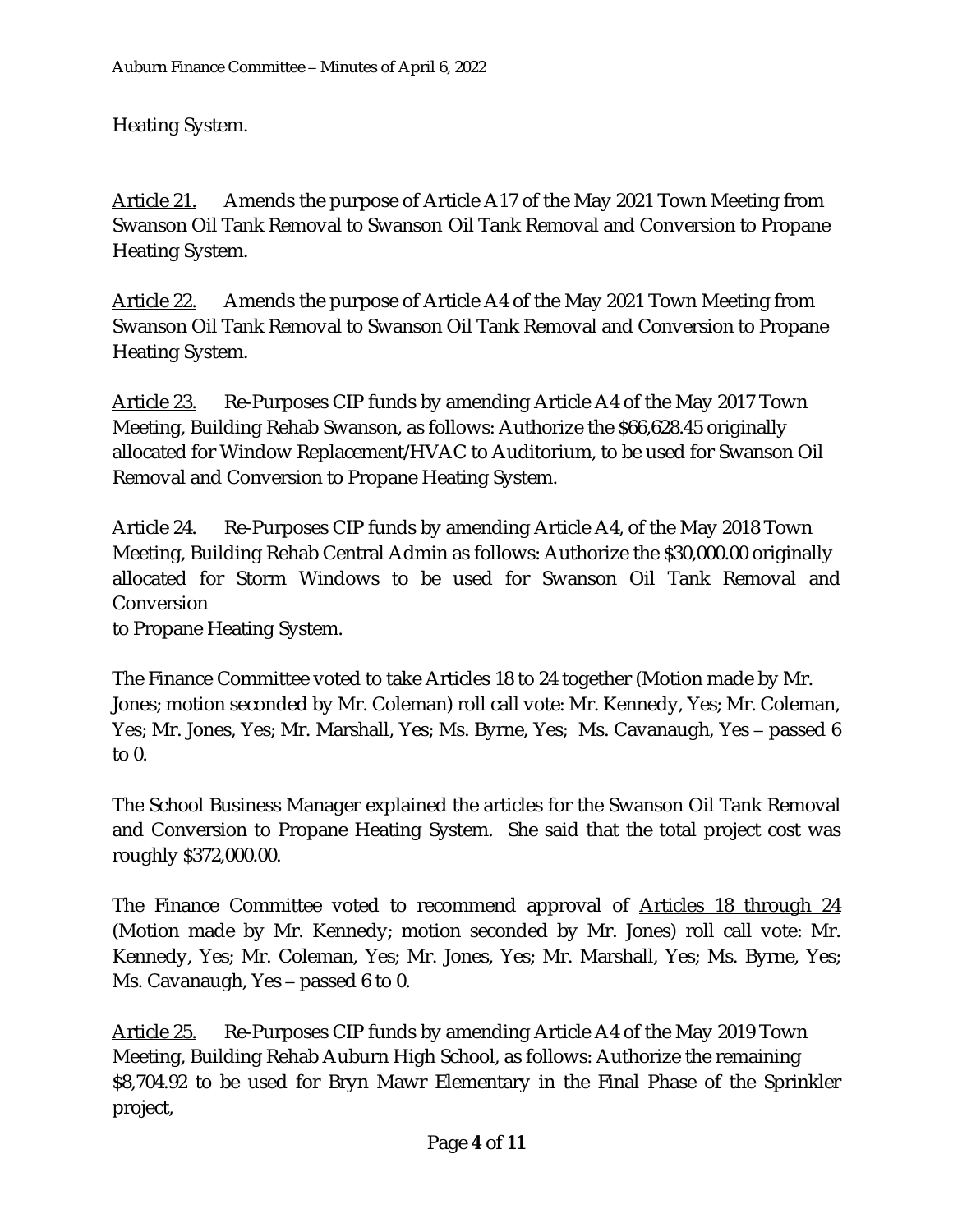as required due to the additional modular building.

Article 26. Amends the purpose of Article 4 of the May 2020 Town Meeting, Building Rehab Bryn Mawr, from Interior Door Upgrades and Asbestos Projects to Bryn Mawr for the Final Phase of the Sprinkler Project as required due to the additional 4 modular Building and for the Bryn Mawr Condensate Tank for the Steam Boiler.

The Finance Committee voted to take Articles 25 and 26 together (Motion made by Mr. Kennedy; motion seconded by Mr. Jones) roll call vote: Mr. Kennedy, Yes; Mr. Coleman, Yes; Mr. Jones, Yes; Mr. Marshall, Yes; Ms. Byrne, Yes; Ms. Cavanaugh, Yes – passed 6 to  $0<sub>l</sub>$ 

The Finance Committee voted to recommend approval of <u>Articles 25 and 26</u> (Motion made by Mr. Kennedy; motion seconded by Mr. Jones) roll call vote: Mr. Kennedy, Yes; Mr. Coleman, Yes; Mr. Jones, Yes; Mr. Marshall, Yes; Ms. Byrne, Yes; Ms. Cavanaugh, Yes – passed 6 to 0.

Director of Information Technology Michael Marino was then present. He gave an overview of the FY2023 budget for the Information Technology Department.

The Committee reviewed the IT Department capital improvements budget. Mr. Marino explained the replacement of equipment and the Server, Software, License Firewall and Replace Laptops requests.

Mr. Kennedy asked if the Computer Replacement number was sufficient given delays and increased costs. Mr. Marino said that departmental equipment was typically replaced every five years. He said that the number in the CIP should be all right for what he has, but he would not know for sure until he received quotes.

Mr. Jones asked if we had a strong IT Policy for security of the Town's network system if used by the public. Mr. Marino replied affirmatively and he explained the process.

The Finance Committee voted to recommend approval of a total budget appropriation of \$293,115.00 for #01155 Information Technology Department, as presented in the recommendation of Town Manager (Motion made by Mr. Kennedy; motion seconded by Mr. Jones) roll call vote: Mr. Kennedy, Yes; Mr. Coleman, Yes; Mr. Jones, Yes; Mr. Marshall, Yes; Ms. Byrne, Yes; Ms. Cavanaugh, Yes – passed 6 to 0.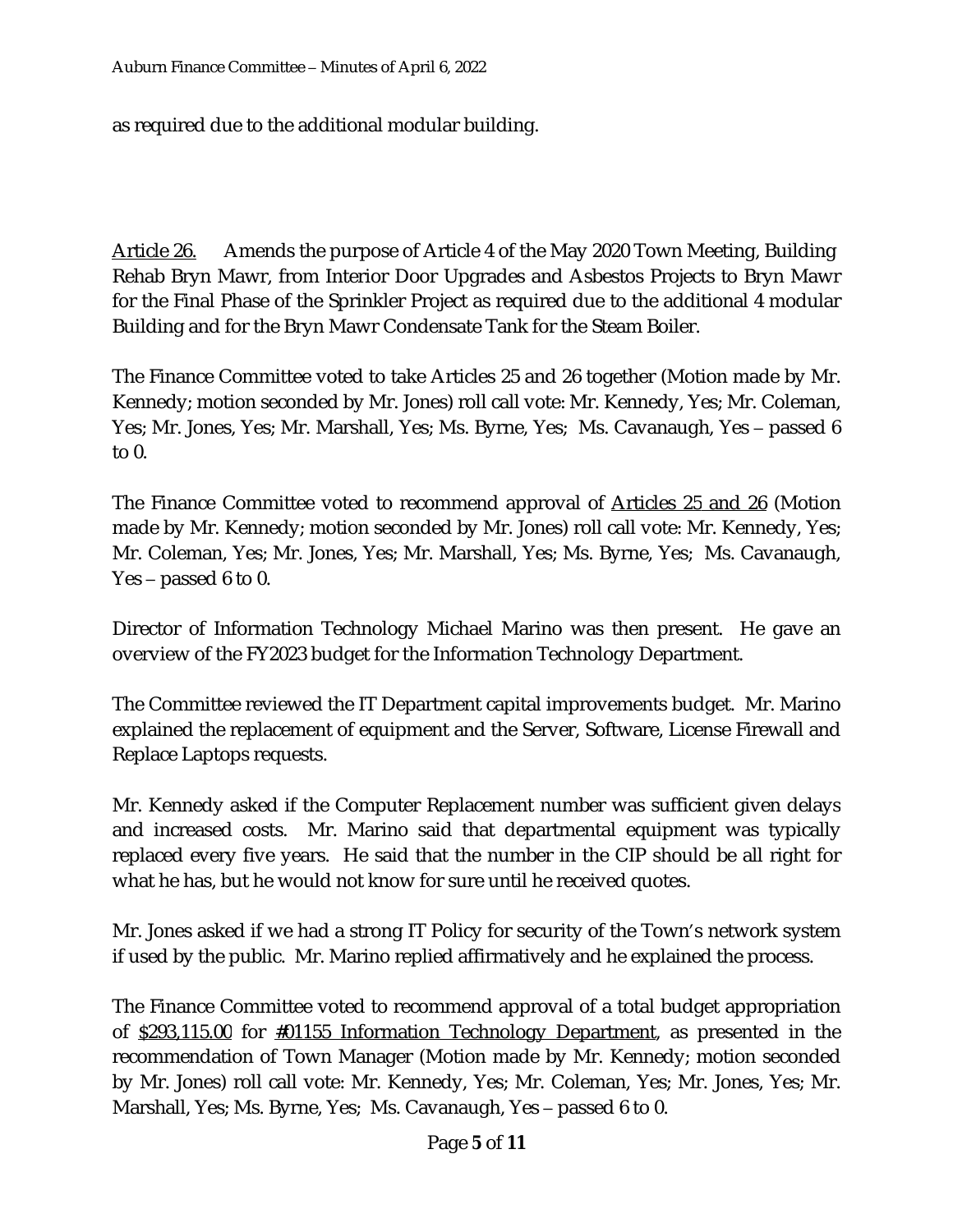CFO Ed Kazanovicz advised the Finance Committee about a change to the CIP budget to add \$25,000.00 in the Auburn Public Library CIP for the Brady Room Addition/Grounds at the Library. The CIP total is therefore \$2,861,469.00.

The Finance Committee voted to recommend approval of a revised total appropriation for the Capital Improvements Budget for FY2023 as follows:

- \$ 315,000.00 Sewer Capital to be funded through Retained Earnings
- \$ 20,000.00 Cable Access Capital (Retained Earnings)
- \$ 1,453,540.00 Lease obligations to be funded through tax levy Appropriation
- \$ 300,000.00 Lease obligations funded by ambulance proceeds
- \$ 30,000.00 Amount funded through CIP Trust
- \$ 0 Stabilization
- S 17,929.00 Dog License Fees
- \$ 725,000.00 Amount Funded through Bond Proceeds
- \$ 0 Pakachoag Retained Earnings

Total Appropriation for FY2023 -  $$2,861,469.00$  as presented by the Chief Financial **Officer** 

(Motion made by Mr. Kennedy; motion seconded by Mr. Jones) roll call vote: roll call vote: Mr. Kennedy, Yes; Mr. Coleman, Yes; Mr. Jones, Yes; Mr. Marshall, Yes; Ms. Byrne, Yes; Ms. Cavanaugh, Yes – passed 6 to 0.

Norman LaFlash was present regarding the budget for #01542 Auburn Youth Commission. He explained the appropriation that had been requested. In addition, Mr. LaFlash expressed appreciation for the Select Board's vote to provide American Rescue Plan Act (ARPA) funds to the Auburn Youth & Family.

The Finance Committee voted to recommend approval of a total budget appropriation of \$140,500.00 for #01542 Auburn Youth Commission, as presented in the recommendation of the Town Manager (Motion made by Mr. Kennedy; motion seconded by Mr. Coleman) roll call vote: roll call vote: Mr. Kennedy, Yes; Mr. Coleman, Yes; Mr. Jones, Yes; Mr. Marshall, Yes; Ms. Byrne, Yes; Ms. Cavanaugh, Yes – passed 6 to 0.

Article 2. Fixes the Salary of Elected Officials for FY2023.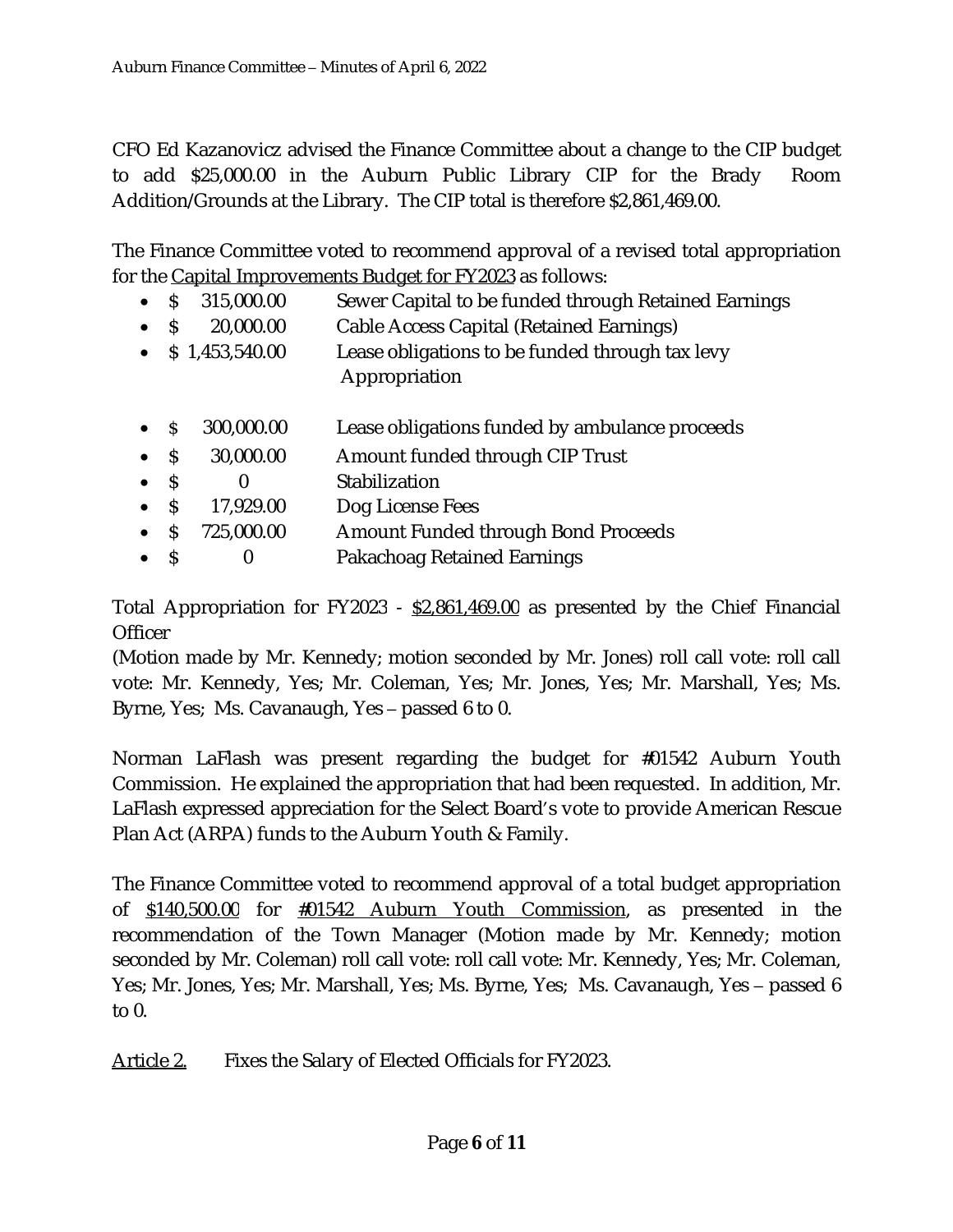The Finance Committee voted to recommend approval (Motion made by Mr. Kennedy; motion seconded by Mr. Jones) roll call vote: Mr. Kennedy, Yes; Mr. Coleman, Yes; Mr. Jones, Yes; Mr. Marshall, Yes; Ms. Byrne, Yes; Ms. Cavanaugh, Yes – passed 6 to 0.

Article 3. Raises and Appropriates FY2023 Budget.

The Finance Committee voted to recommend approval (Motion made by Mr. Kennedy; motion seconded by Mr. Coleman) roll call vote: Mr. Kennedy, Yes; Mr. Coleman, Yes; Mr. Jones, Yes; Mr. Marshall, Yes; Ms. Byrne, Yes; Ms. Cavanaugh, Yes – passed 6 to 0. Article 4. Capital Improvement Budget for FY2023.

The Finance Committee voted to recommend approval (Motion made by Mr. Kennedy; motion seconded by Mr. Jones) roll call vote: Mr. Kennedy, Yes; Mr. Coleman, Yes; Mr. Jones, Yes; Mr. Marshall, Yes; Ms. Byrne, Yes; Ms. Cavanaugh, Yes – passed 6 to 0.

Article 5. Short-Term Borrowing Authorization.

Article 6. Authorizes Selectmen to Secure Grants.

Article 7. Authorizes Selectmen to Hold Public Auction.

Article 8. Authorizes Banking Agreements.

Article 9. Establishes or Renews Revolving Funds, in accordance with MGL Chapter 44, Section 53D and MGL Chapter 71.

Article 10. Authorizes Town Manager to Secure State Funds for Roads and Bridges. Article 11. Appropriates Chapter 90 Funds, if available, for road repair.

The Finance Committee voted to take Articles 5 through 11 as one vote (Motion made by Mr. Kennedy; motion seconded by Mr. Coleman) roll call vote: Mr. Kennedy, Yes; Mr. Coleman, Yes; Mr. Jones, Yes; Mr. Marshall, Yes; Ms. Byrne, Yes; Ms. Cavanaugh, Yes – passed 6 to 0.

The Finance Committee voted to recommend approval of Articles 5 through 11 (Motion made by Mr. Kennedy; motion seconded by Mr. Coleman) roll call vote: Mr. Kennedy, Yes; Mr. Coleman, Yes; Mr. Jones, Yes; Mr. Marshall, Yes; Ms. Byrne, Yes; Ms. Cavanaugh, Yes – passed 6 to 0.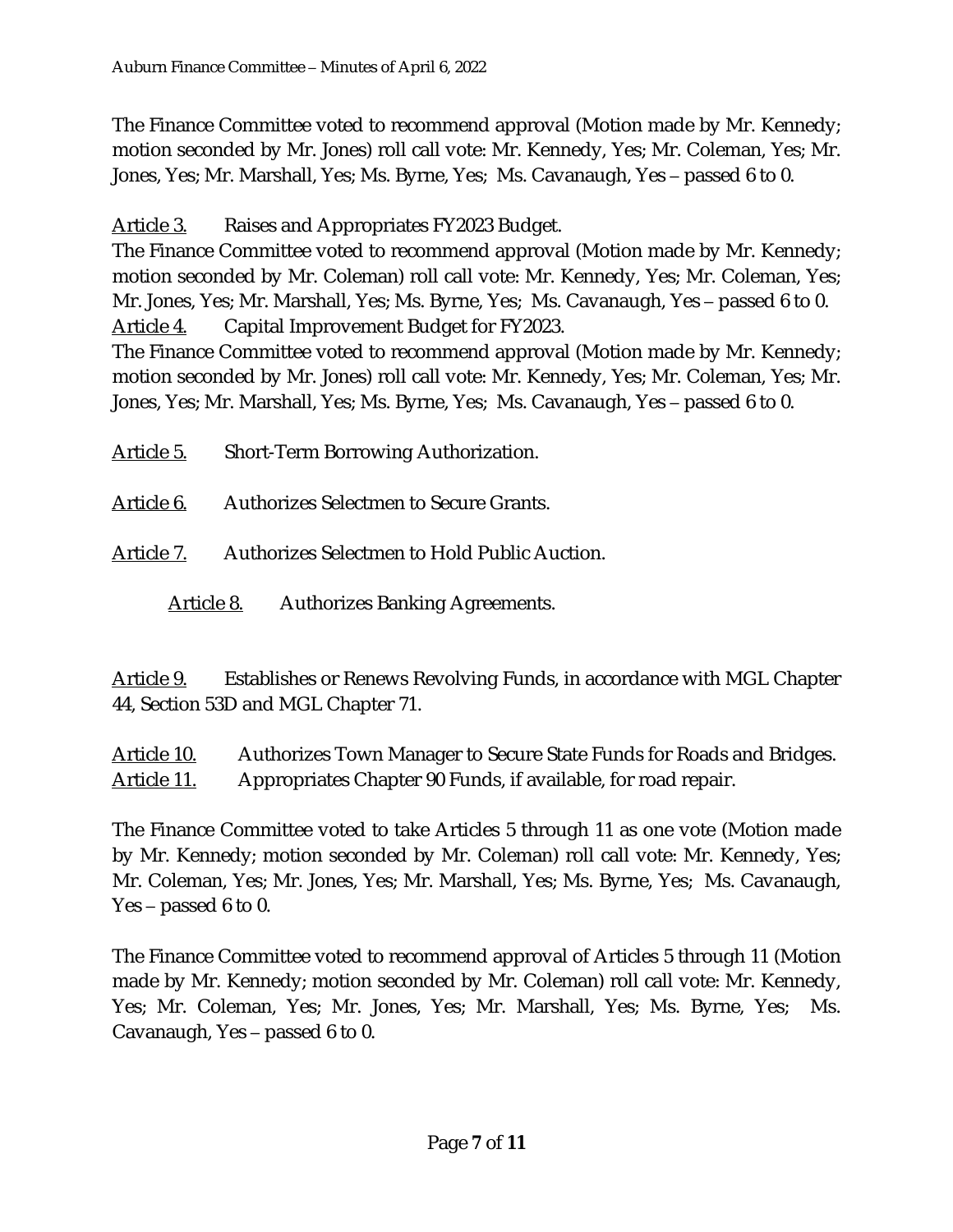Article 27. Appropriates a sum of money from Cable Retained Earnings to cover unforeseen cost overruns due to the COVID Pandemic and resulting supply chain inflation crises, and mold and asbestos remediation at Camp Gleason.

Because the appropriation request was unknown at this point, the Finance Committee voted to take no position and to make a recommendation at the town meeting (Motion made by Mr. Kennedy; motion seconded by Mr. Coleman) roll call vote: Mr. Kennedy, Yes; Mr. Coleman, Yes; Mr. Jones, Yes; Mr. Marshall, Yes; Ms. Byrne, Yes; Ms. Cavanaugh, Yes – passed 6 to 0.

Article 28. Appropriates \$27,000.00 from the Ambulance Reserve Appropriation Account for the purpose of providing cancer screenings for members of the Fire Rescue Department.

The Finance Committee voted to recommend approval (Motion made by Mr. Kennedy; motion seconded by Mr. Jones) roll call vote: Mr. Kennedy, Yes; Mr. Coleman, Yes; Mr. Jones, Yes; Mr. Marshall, Yes; Ms. Byrne, Yes; Ms. Cavanaugh, Yes – passed 6 to 0.

Article 29. Appropriates \$7,500.00 from General Fund Revenues for the purpose of preparing ballot question language in accordance with the adoption of Chapter 53, Section 18B.

The Finance Committee voted to recommend approval (Motion made by Mr. Kennedy; motion seconded by Mr. Coleman) roll call vote: Mr. Kennedy, Yes; Mr. Coleman, Yes; Mr. Jones, Yes; Mr. Marshall, Yes; Ms. Byrne, Yes; Ms. Cavanaugh, Yes – passed 6 to 0.

Article 30. Appropriates a sum of money from the Town of Auburn Stabilization Account for the replacement of the DPW Highway roof.

Because the appropriation request was unknown at this point, the Finance Committee voted to take no position and to make a recommendation at the town meeting (Motion made by Mr. Kennedy; motion seconded by Mr. Coleman) roll call vote: Mr. Kennedy, Yes; Mr. Coleman, Yes; Mr. Jones, Yes; Mr. Marshall, Yes; Ms. Byrne, Yes; Ms. Cavanaugh, Yes – passed 6 to 0.

Article 31. Appropriates \$182,000.00 from the Ambulance Reserve Appropriations account for the purpose of replacing the ambulance EKG monitors and Lucas devices.

Fire Chief Stephen Coleman explained the request. The Finance Committee voted to recommend approval (Motion made by Mr. Kennedy; motion seconded by Mr.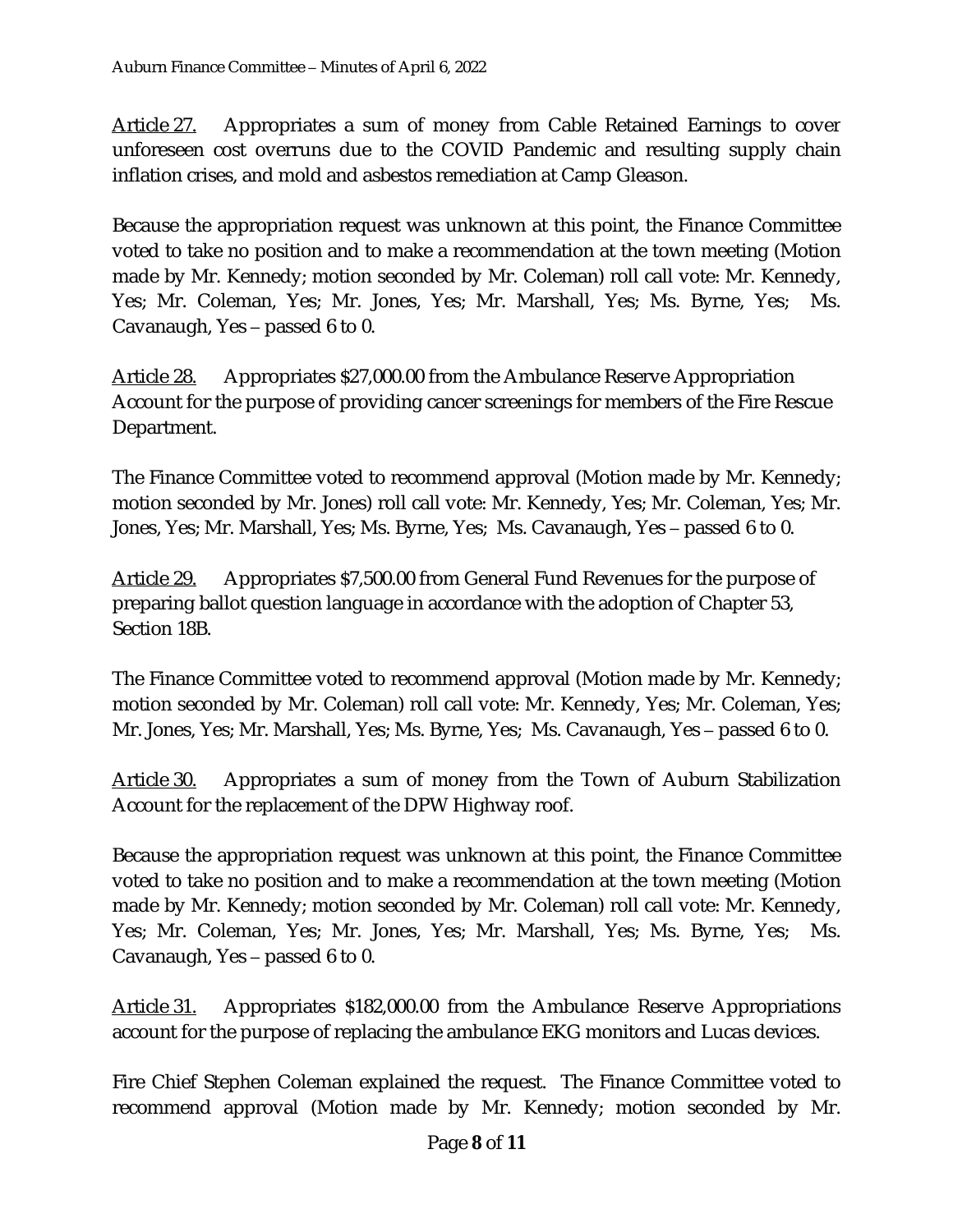Coleman) roll call vote: Mr. Kennedy, Yes; Mr. Coleman, Yes; Mr. Jones, Yes; Mr. Marshall, Yes; Ms. Byrne, Yes; Ms. Cavanaugh, Yes – passed 6 to 0.

Article 32. Authorizes the Town Manager to enter into a utility supply contract for a term of up to five years if the market prices are favorable for a term that exceeds three years.

Ed Kazanovicz explained that this article would give the manager flexibility to negotiate over a 3-year term for the utility supply contract because of current high utility rates if the market prices are favorable.

The Finance Committee voted to recommend approval (Motion made by Mr. Kennedy; motion seconded by Mr. Coleman) roll call vote: Mr. Kennedy, Yes; Mr. Coleman, Yes; Mr. Jones, Yes; Mr. Marshall, Yes; Ms. Byrne, Yes; Ms. Cavanaugh, Yes – passed 6 to 0.

Article 33. Approves a revolving account for septic fees.

The Finance Committee voted to recommend approval (Motion made by Mr. Kennedy; motion seconded by Mr. Coleman) roll call vote: Mr. Kennedy, Yes; Mr. Coleman, Yes; Mr. Jones, Yes; Mr. Marshall, Yes; Ms. Byrne, Yes; Ms. Cavanaugh, Yes – passed 6 to 0.

Article 34. Approves a proposed Registered Marijuana Dispensary (RMD) Bylaw Amendment.

The Finance Committee voted to defer to the petitioner (Motion made by Mr. Kennedy; motion seconded by Mr. Coleman) roll call vote: Mr. Kennedy, Yes; Mr. Coleman, Yes; Mr. Jones, Yes; Mr. Marshall, Yes; Ms. Byrne, Yes; Ms. Cavanaugh, Yes – passed 6 to 0.

Article 35. Amends Section 3.9.1.4 of the Accessory Use Regulations, and to add Section 14 of the Auburn Zoning Bylaw.

The Finance Committee voted to defer to the petitioner (Motion made by Mr. Kennedy; motion seconded by Mr. Jones) roll call vote: Mr. Kennedy, Yes; Mr. Coleman, Yes; Mr. Jones, Yes; Mr. Marshall, Yes; Ms. Byrne, Yes; Ms. Cavanaugh, Yes – passed 6 to 0.

Article 36. Approved a zoning bylaw amendment to the Table of Uses Apartments, Section 3.2.2.3.

The Finance Committee voted to defer to the petitioner (Motion made by Mr. Kennedy; motion seconded by Mr. Coleman) roll call vote: Mr. Kennedy, Yes; Mr. Coleman, Yes; Mr. Jones, Yes; Mr. Marshall, Yes; Ms. Byrne, Yes; Ms. Cavanaugh, Yes – passed 6 to 0.

#### Page **9** of **11**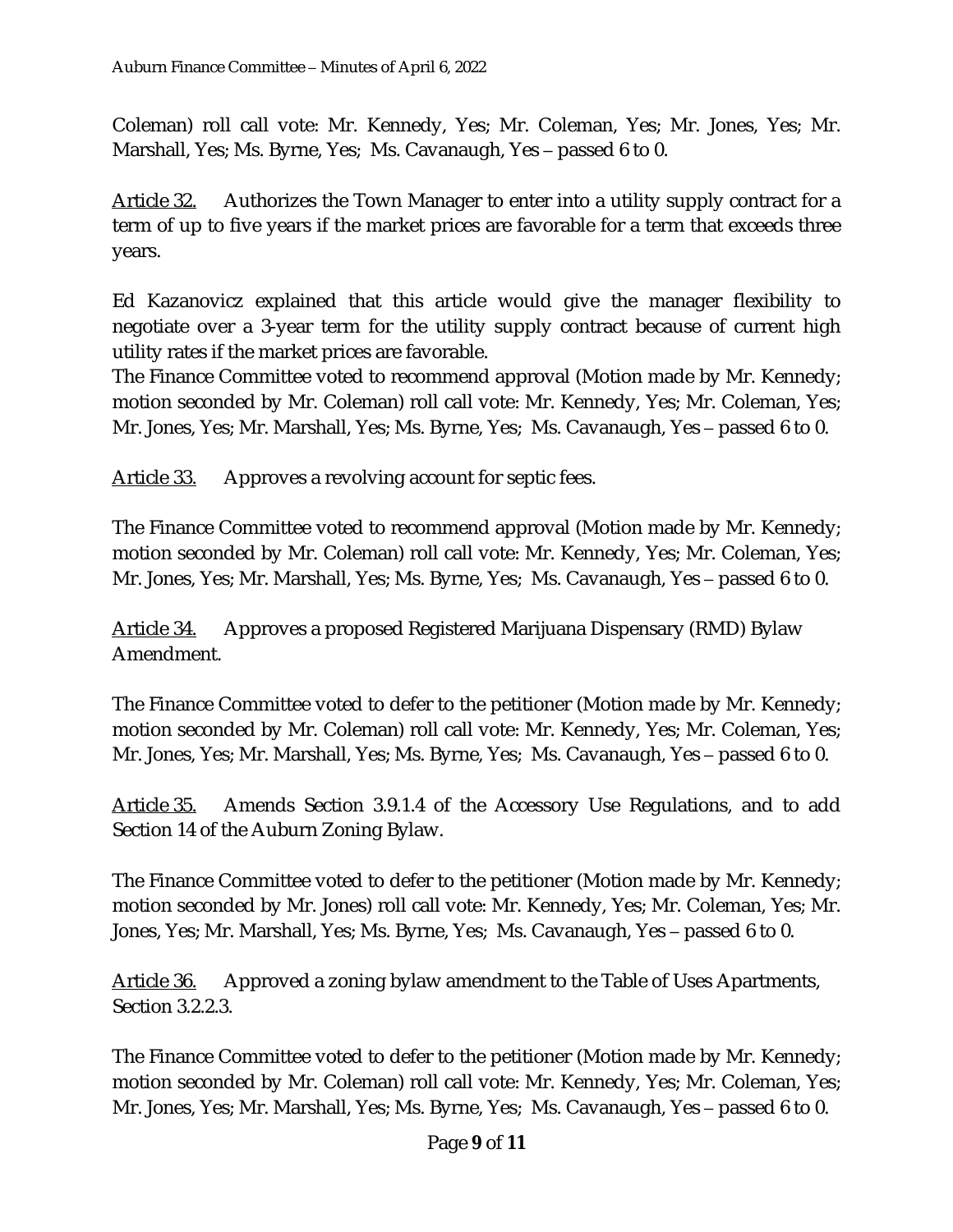The Finance Committee considered the following transfer requests.

#### Department of Public Works (DPW) #01427 Fleet Maintenance:

\$20,000.00 from Acct. #011322-5781 Reserve Fund to Acct. #014272-5241 Motor Vehicle Repair. CFO Kazanovicz explained the transfer request that was necessary due to the number of unforeseen motor vehicle repairs and the increased cost of parts and the repairs.

The Finance Committee voted to approve the transfer (Motion made by Mr. Kennedy; motion seconded by Mr. Jones) roll call vote: Mr. Kennedy, Yes; Mr. Coleman, Yes; Mr. Jones, Yes; Mr. Marshall, Yes; Ms. Byrne, Yes; Ms. Cavanaugh, Yes – passed 6 to 0.

## Department of Public Services #01610 Auburn Public Library:

\$4,500.00 from Acct. #016101-511216 Library Associates to Acct. #016102-5350 Programs, for major programs and escalated costs.

The Finance Committee voted to approve the transfer (Motion made by Mr. Kennedy; motion seconded by Mr. Jones) roll call vote: Mr. Kennedy, Yes; Mr. Coleman, Yes; Mr. Jones, Yes; Mr. Marshall, Yes; Ms. Byrne, Yes; Ms. Cavanaugh, Yes – passed 6 to 0.

## #01129 Executive Office of Town Manager:

\$3,352.00 from Acct. #015432-5770 Relief and Medical to Acct. #011291-511102 Clerical, for additional payroll liability for Kiosk coverage during Covid. The Finance Committee voted to approve the transfer (Motion made by Mr. Kennedy; motion seconded by Mr. Coleman) roll call vote: Mr. Kennedy, Yes; Mr. Coleman, Yes; Mr. Jones, Yes; Mr. Marshall, Yes; Ms. Byrne, Yes; Ms. Cavanaugh, Yes – passed 6 to 0.

# Finance Department #01135 Accounting:

\$1,000.00 from Acct. #011351-511102 Clerical to Acct. #011352-5780 Travel /Meetings/ Conferences.

The Finance Committee voted to approve the transfer (Motion made by Mr. Kennedy; motion seconded by Mr. Coleman) roll call vote: Mr. Kennedy, Yes; Mr. Coleman, Yes; Mr. Jones, Yes; Mr. Marshall, Yes; Ms. Byrne, Yes; Ms. Cavanaugh, Yes – passed 6 to 0.

# #01199 General Services:

\$203.14 from Acct. #011991-5130 Overtime to Acct. #011991-511203 Clerical, to offset current payroll deficit.

The Finance Committee voted to approve the transfer (Motion made by Mr. Kennedy; motion seconded by Mr. Coleman) roll call vote: Mr. Kennedy, Yes; Mr. Coleman, Yes; Mr. Jones, Yes; Mr. Marshall, Yes; Ms. Byrne, Yes; Ms. Cavanaugh, Yes – passed 6 to 0.